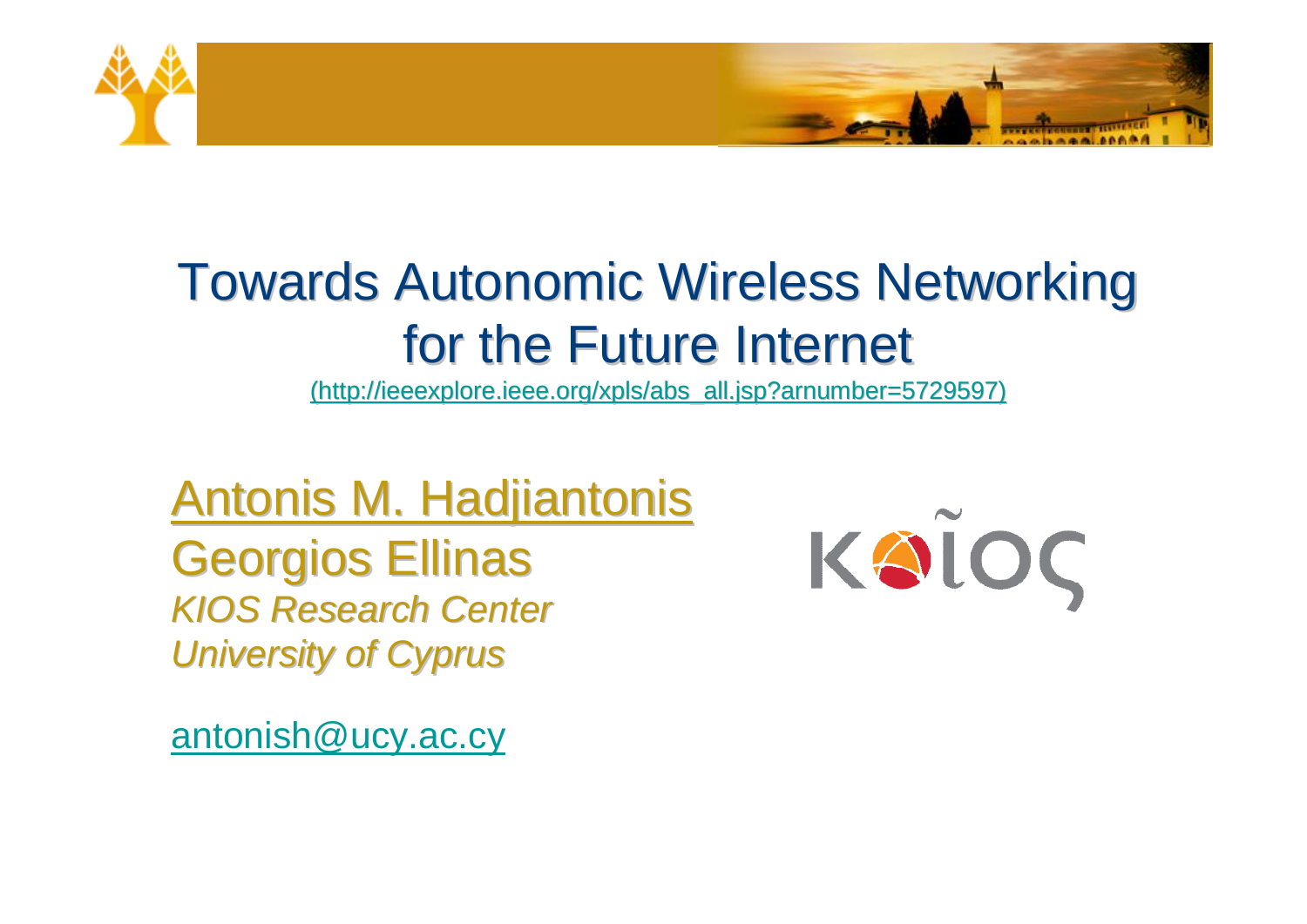## Autonomic Wireless Networking Agenda

- Introduction and Motivation
- Architectural Issues
- Implementation Issues
- Conclusion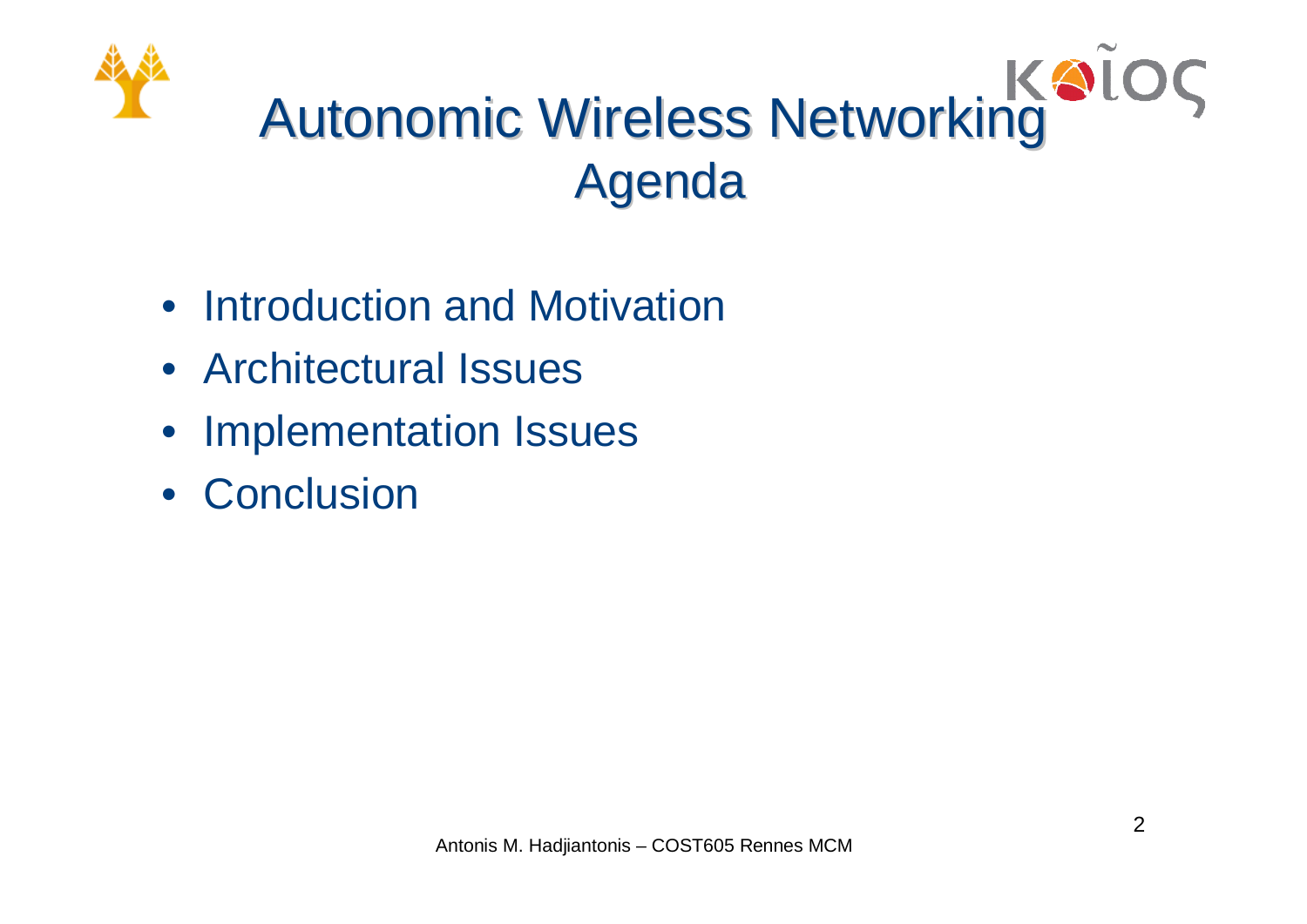

### Introduction and Motivation

- The Internet
	- Designed and optimised for **fixed** networks
	- Internet **technology**: protocols, hardware, …
	- And Internet **economics**: business models, value networks, …
	- Exponential growth  $\rightarrow$  question of future sustainability
	- Wireless and mobile devices proliferation  $\rightarrow$  new landscape
- Complexity Vs. Growth
	- "IT **complexity** has to be simplified, or **growth** will begin to be hampered by the **cost** required to support it." [IBM Website]



KOL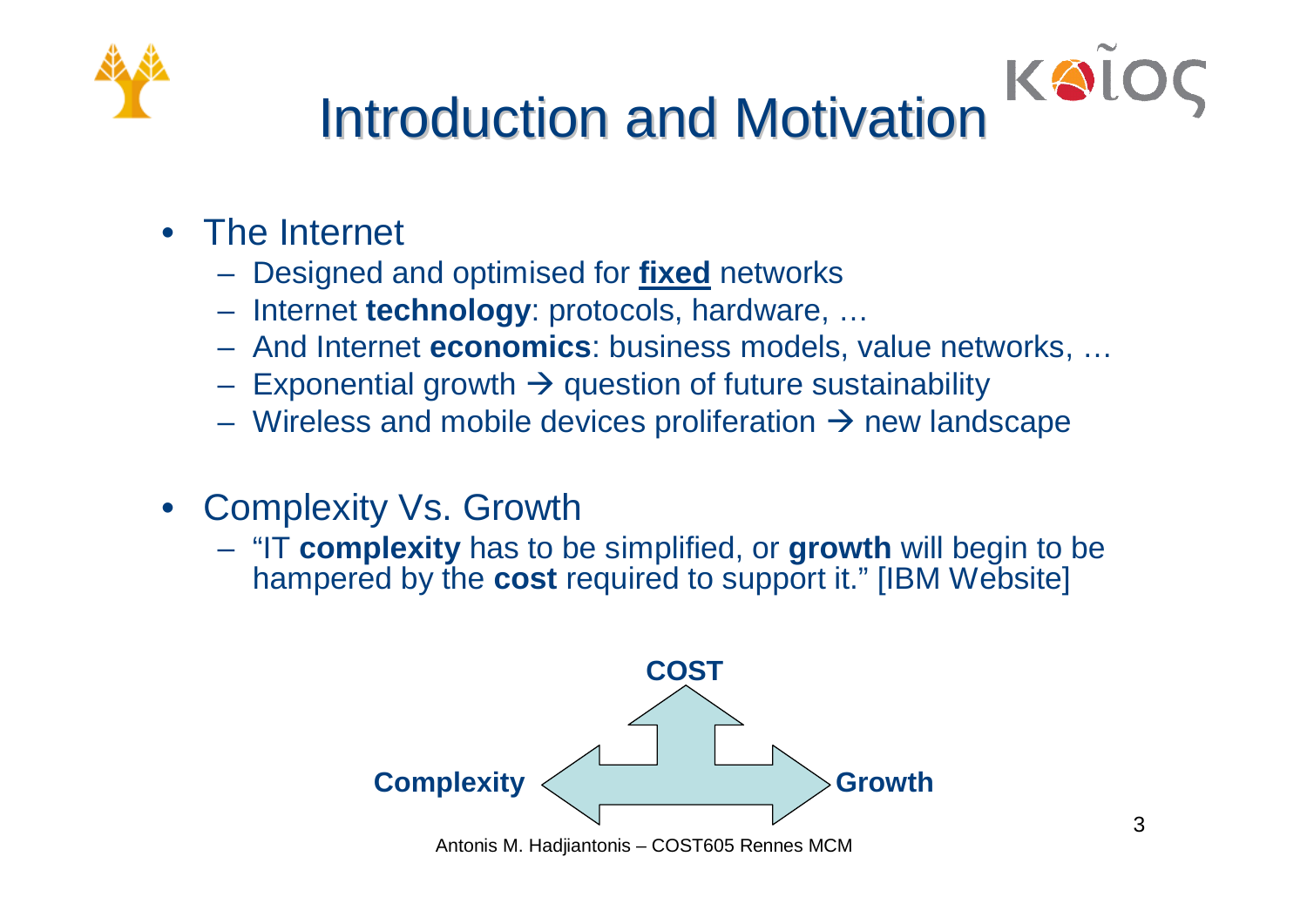



- "Future Internet" (FI): a federating RTDI theme
	- (a) **revolutionary** or "**clean-slate**" approaches suggest radical new architectures that are incompatible with the existing Internet
	- (b) **evolutionary** approaches aim at gradually improving the existing Internet design with new concepts
		- Research, Technological Development and Innovation
- Wireless in the Future Internet
	- Wireless and mobile/cellular networking
	- Internet-connected hosts: billions (trillions?) of wireless devices
		- from tiny sensors to powerful mobile phones
		- novel form factors not yet invented (M2M, IoT)
	- A wireless Internet of unprecedented scale is emerging.
	- Significantly important AND increasingly complicated
	- *We can't afford to overlook wireless networking*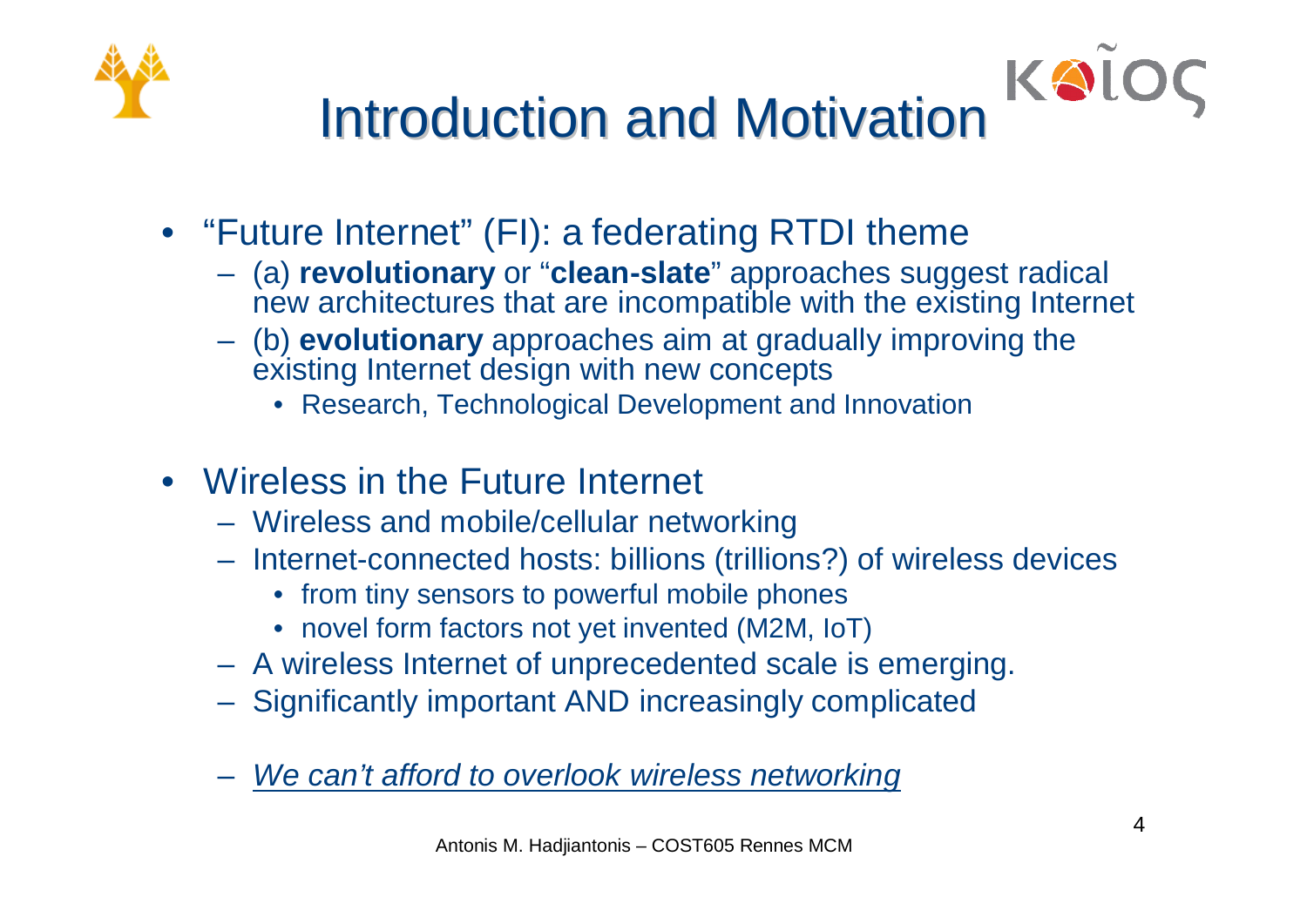

# Introduction and Motivation

- Our motivation
	- To influence the ongoing design of the FI to fully integrate mobile & wireless networks in a simplified, automated & scalable manner
- Our aim
	- Address the lack of critical functionality from today's Internet
		- Management decentralisation
		- Seamless mobility
		- Spontaneous communications
- Our proposition
	- Seamless wireless networking in the FI will be achieved by applying "**autonomic concepts**" based on **policies**.
		- Adoption of distributed policy-based management (PBM)
		- PBM: inspired by management sciences (enterprise, government)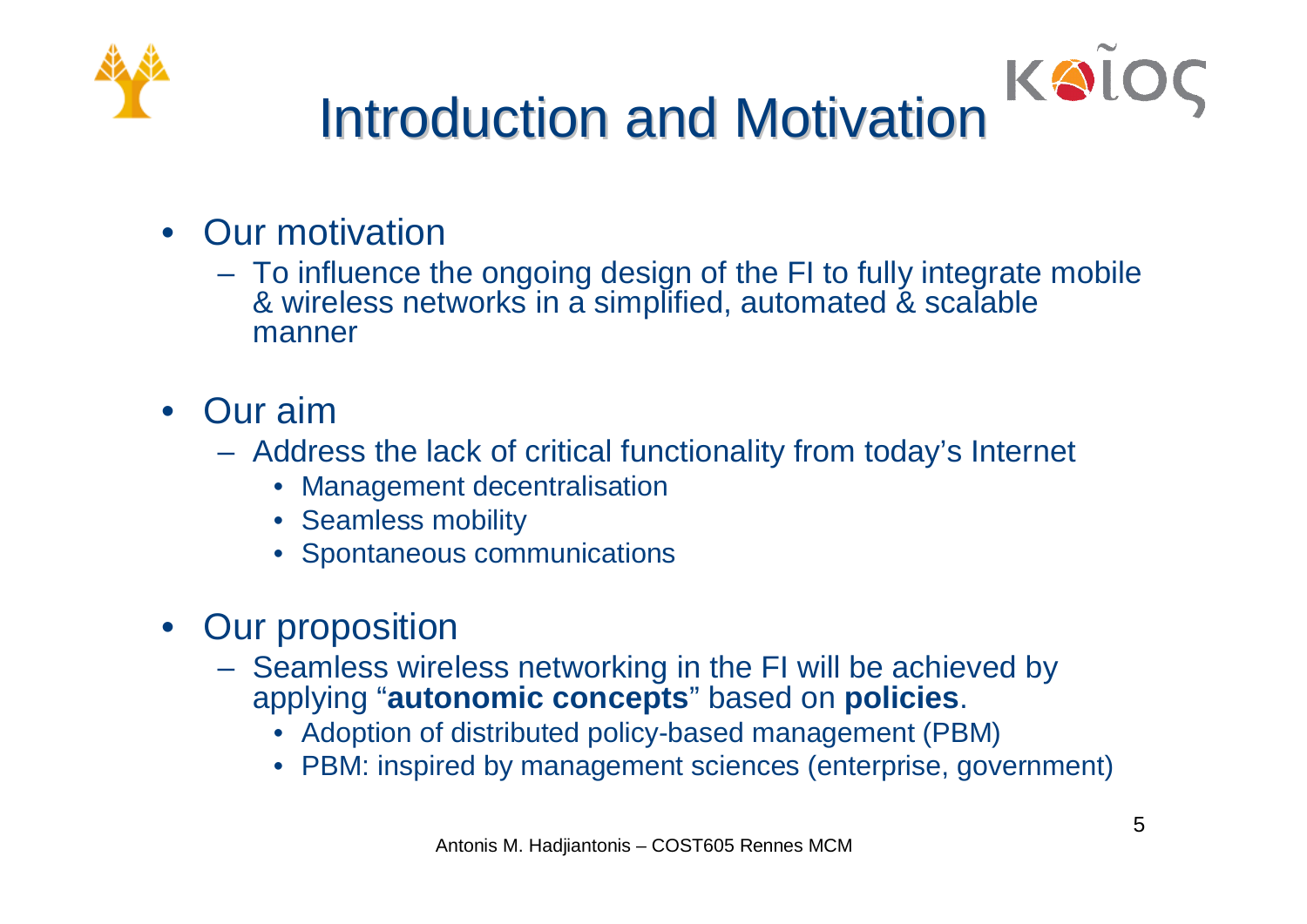

Introduction and Motivation

#### Requirements for future wireless networks

- 1. Address scalability
	- Unprecedented numbers of wireless/mobile devices
		- several per person
	- Extremely dense wireless deployments
- 2. Counter complexity and heterogeneity
	- Gap: high-level management goals & low-level processes
	- Technology independence standards conformance
	- Interoperability
- 3. Offer flexibility to adapt to change
	- Fast and efficient adaptation to changing business policies
	- Maintain profitability for owners & improved end-user experience
- 4. Maintain a user-centric character.
	- "user-centricity" + openness of Internet standards  $\rightarrow$  have fueled user creativity and innovation (Internet Society)
	- User-centric Future Internet  $\rightarrow$  Net neutrality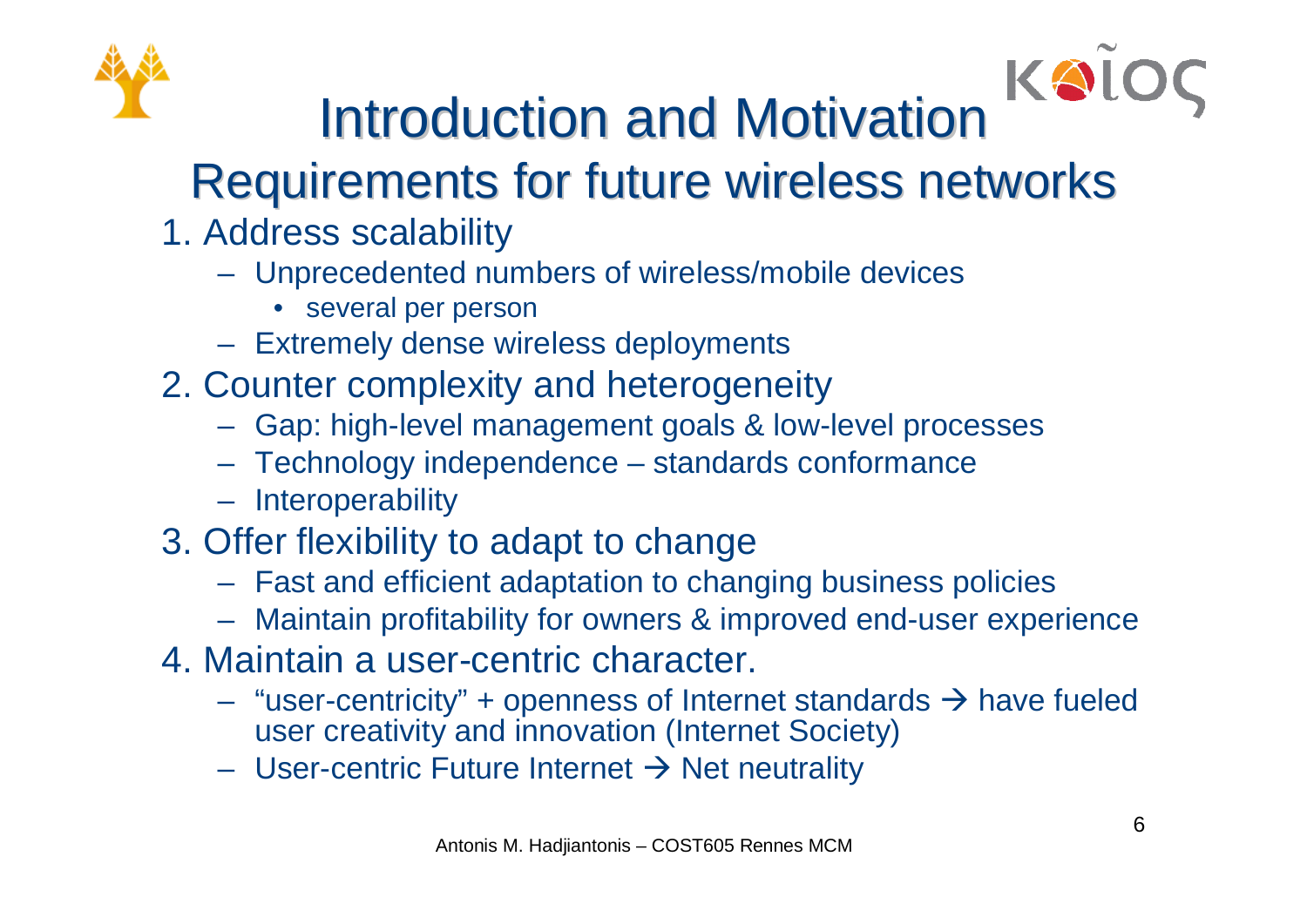



#### Architectural Issues

- Autonomic management and self-organisation
	- Envisioned as a natural path for the Future Internet
	- Expected to simplify the painstaking tasks of managing complex large-scale systems through the use of automated closed-loop management
- Design of three autonomic support entity (ASE)
	- Extension of the ongoing Future Internet design
	- Maintain backward compatibility with today's Internet
		- Based on open standards and interfaces
	- We concentrate on the design of those architectural entities that would facilitate **autonomic wireless networking**
		- Following an evolutionary path
		- Rather than proposing a holistic framework for the FI
	- *This approach should ensure the interoperable and future-proof integration of ASEs with the evolving design of the FI*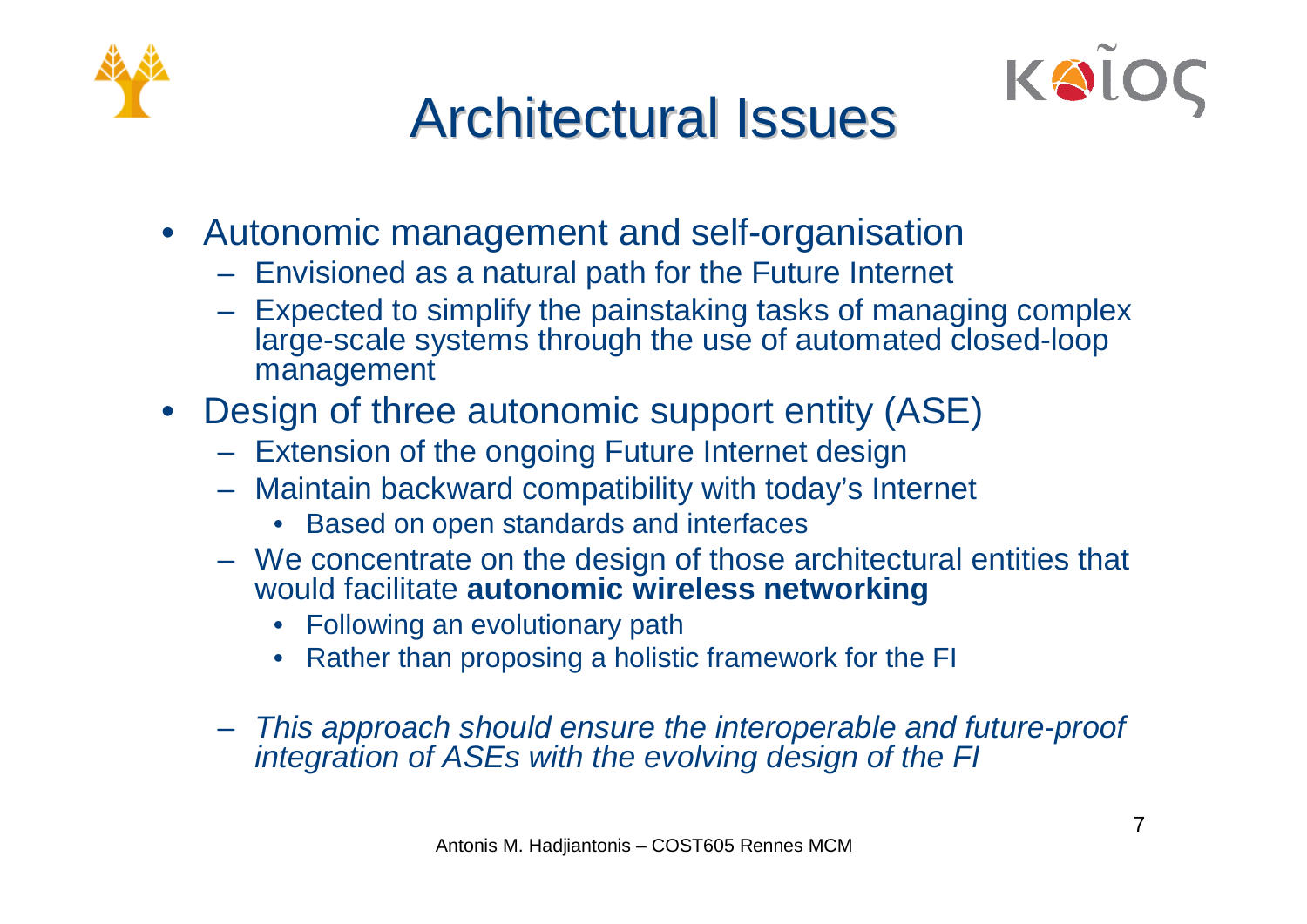



#### Architectural Issues

- Autonomic Support Entities for the Future Internet
	- Three cooperating ASEs
	- 1. Decentralisation (DCN)
	- 2. Mobility (MOB)
	- 3. Ad hoc communications (AHC)



- Entities will operate and cooperate at different levels
	- Core level: operator-owned network core
	- Element level: user-owned devices respectively.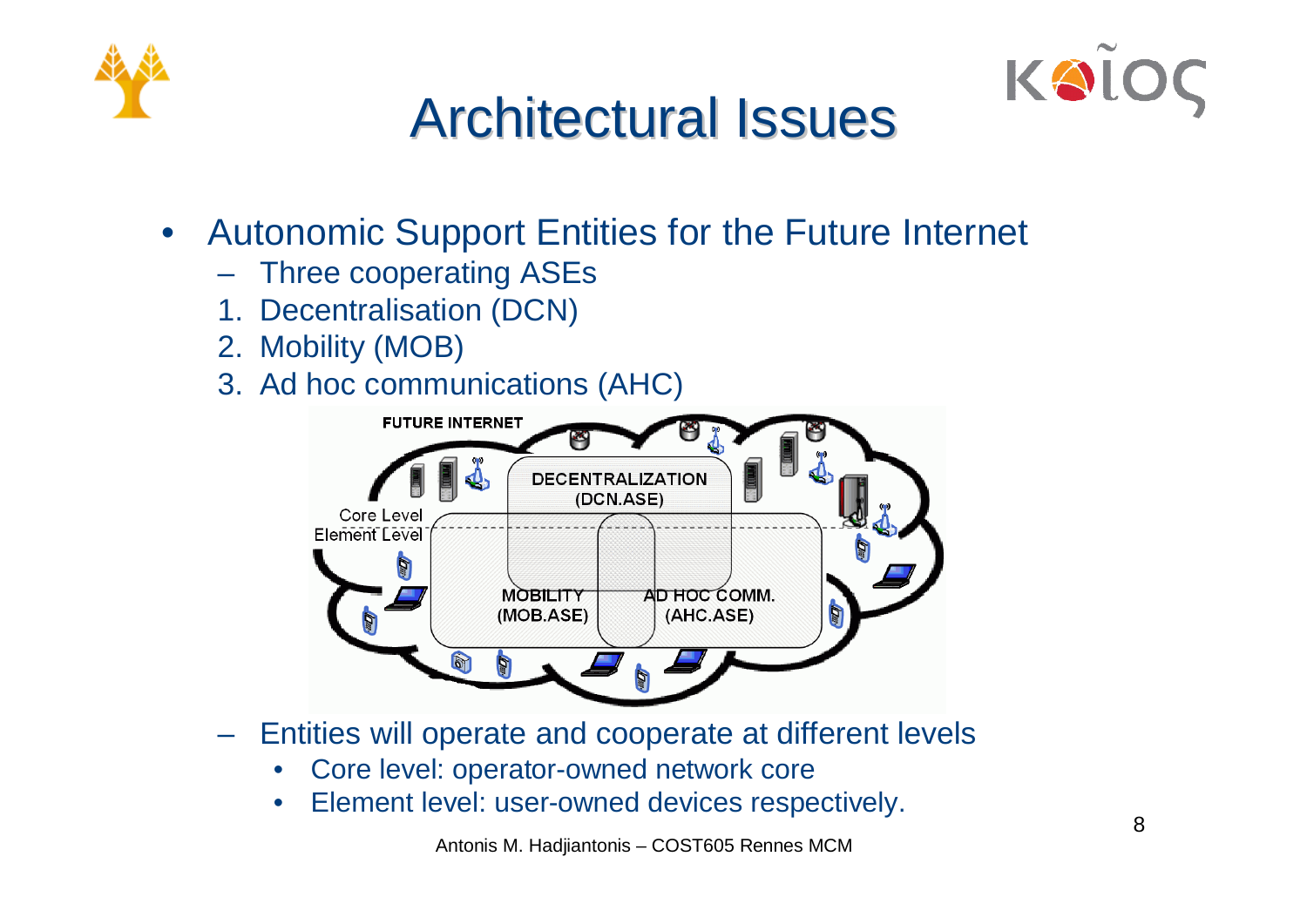



#### Architectural Issues Decentralisation ASE

- Purpose
	- enable collaborative management of large-scale networks: wireless access networks & their interconnection with fixed ones
- Challenges
	- efficient & scalable management of wireless PAN (WPAN).
	- secure interactions of mobile and nomadic WPANs with authorised or non-authorised WLANs, as well as WANs
- Functionality
	- based on distributed policy-based management (DPBM)
	- spans equally between core and element levels
	- Core: policy definition, conflict resolution, business planning
	- Element: policy distribution, user preference enforcement
		- For the Element-level end-user functionality, the Decentralization ASE will cooperate with the Mobility and Ad hoc communication ASEs, provisioning them with the appropriate policies that guide their autonomic behaviour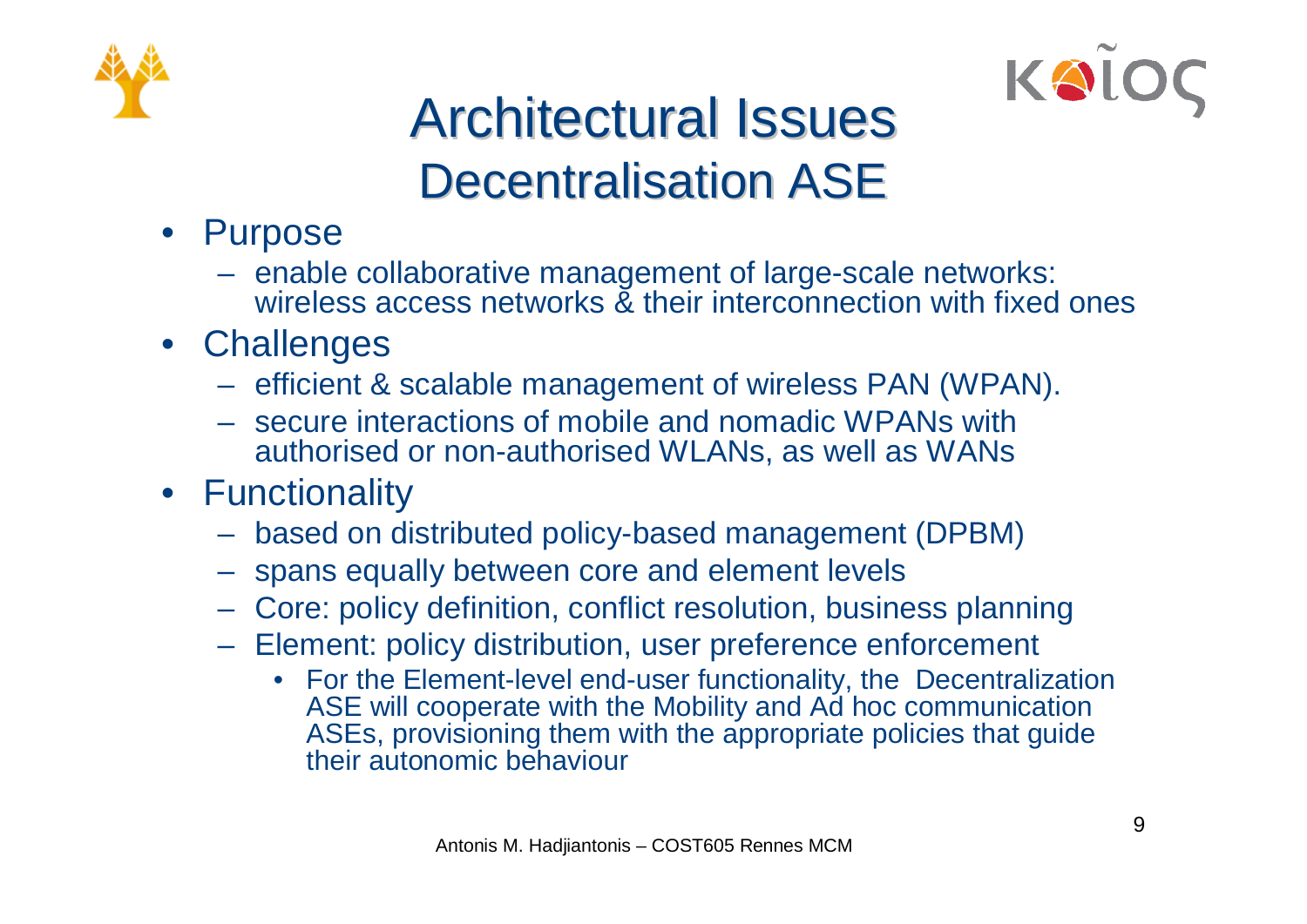



#### Architectural Issues Mobility ASE

- Purpose
	- Enable the seamless connectivity of users between different access networks and different devices as well
- Challenges
	- Various addressing schemes  $\rightarrow$  automate IP address acquisition
		- scenarios involving different wireless technologies
	- Fast and efficient handoff mechanisms  $\rightarrow$  seamless connectivity
		- not only between technologies but between devices as well
- Functionality
	- Spans between core and (mainly) element levels
	- End-devices host the required processes and algorithms to autonomically manage their mobility, complemented by limited functionality from the network core and the cooperating Decentralization ASE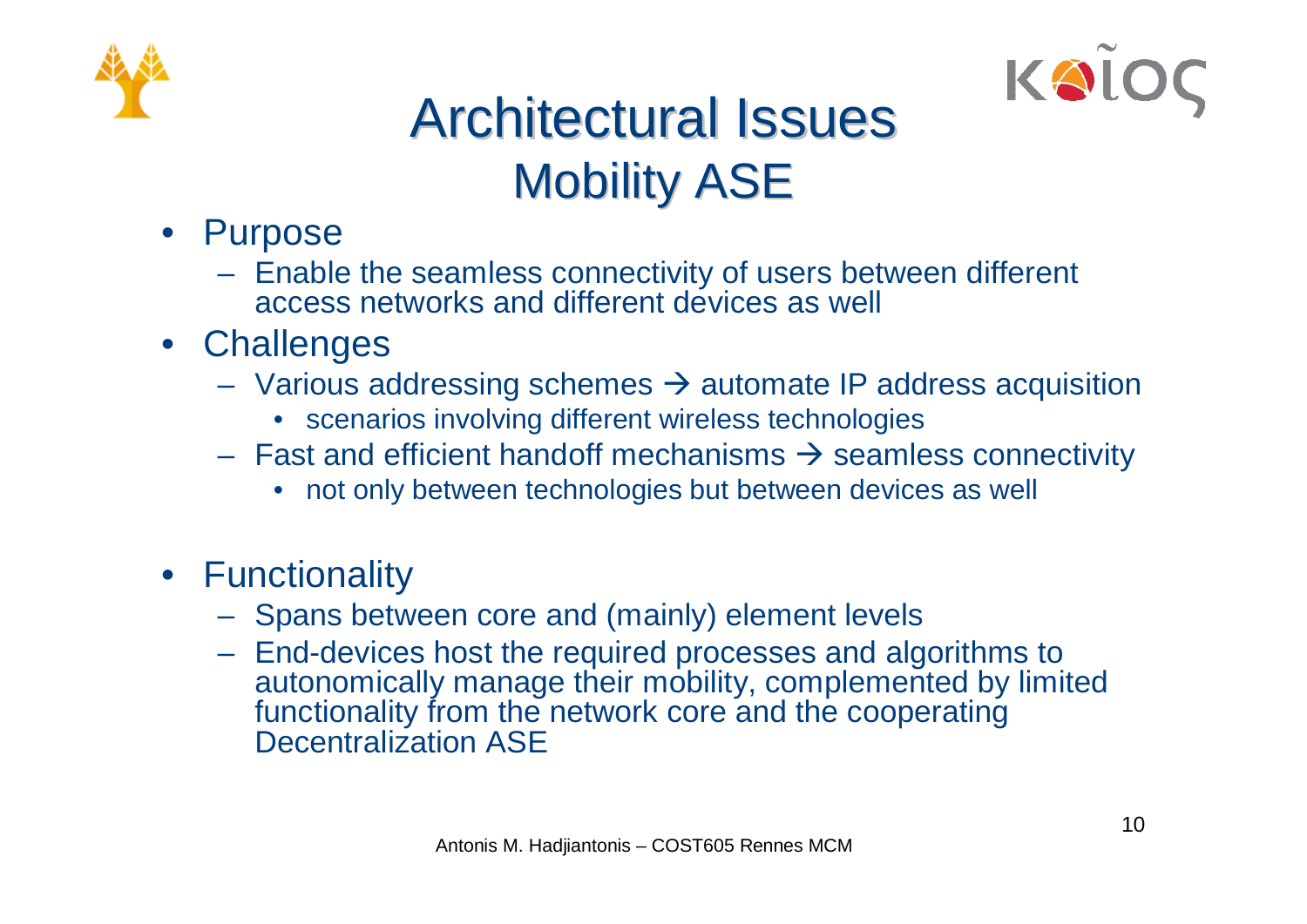



#### Architectural Issues Ad Hoc Communications ASE

- Purpose
	- cater for the users' need for spontaneous communications
	- enable easier user to user wireless interactions, either for leisure, socialising or work
- Challenges
	- proliferation of peer-to-peer technologies and social networking
	- unique combination of location-awareness, user-generated content and variable user density
	- $\rightarrow$  deployment of new services based on wireless ad hoc comm.
- Functionality
	- spans between core and (mainly) element levels
	- To facilitate spontaneous communications in an autonomous ad hoc manner, without requiring significant intervention from the network core. Limited cooperation with the Decentralisation ASE will allow e.g. security and privacy policies to be retrieved and used during user communications.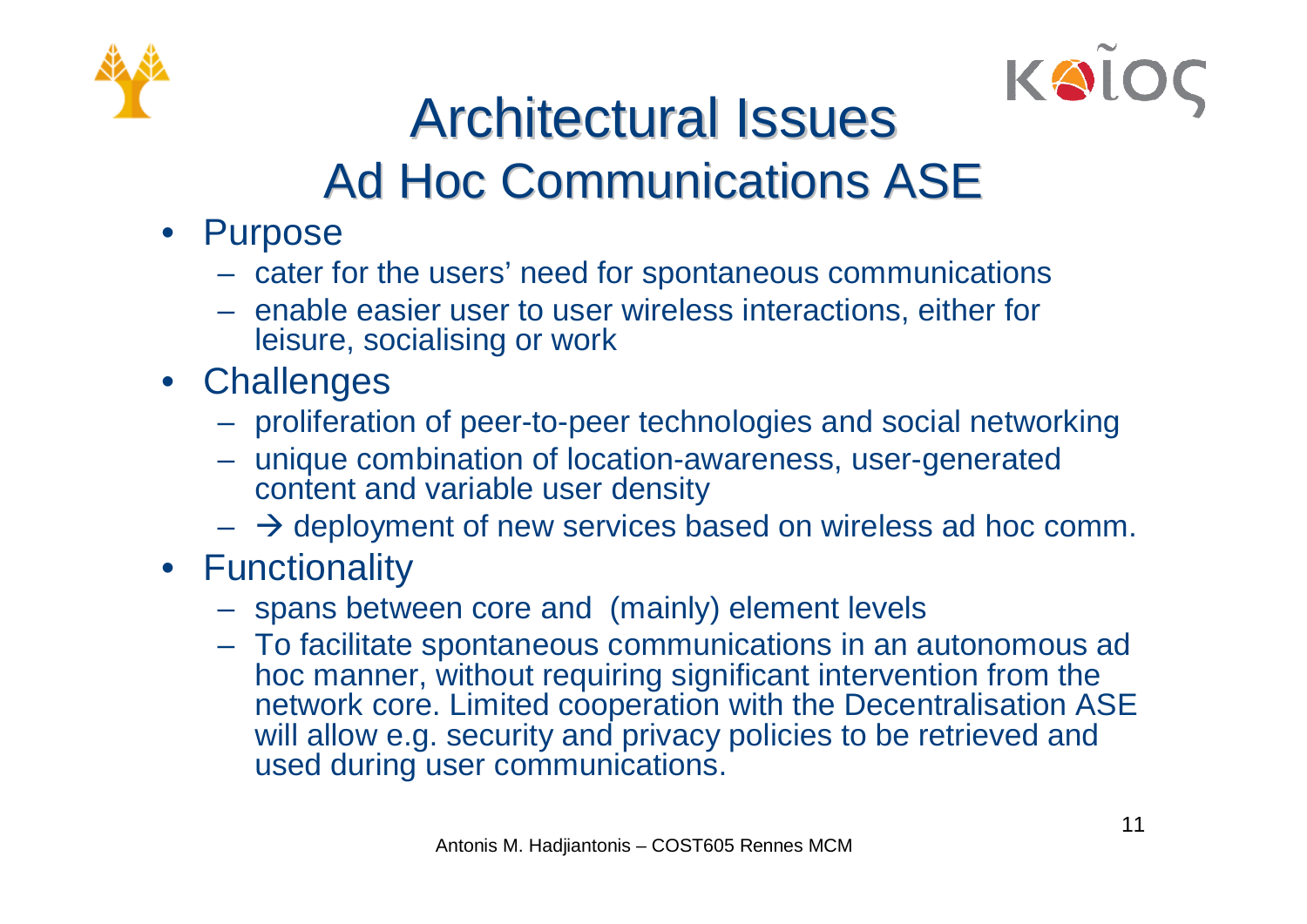



#### Implementation Issues Decentralization ASE

- New functionality in the form of extensions
	- $\rightarrow$  Implementation hurdles
	- $\rightarrow$  Adoption hurdles
	- Outline towards their integration to the FI
- Decentralization ASE
	- Distributed Policy-Based Management (DPBM) Tools
		- Need to address the issues of collaborative policy definition, policy distribution and replication, and distributed policy enforcement
	- Implementation of DPBM  $\rightarrow$  assessed, based on the overheads induced on the managed network
	- Critical issue: distributed enforcement and monitoring
	- Examples of software that may be used are OpenLDAP Directory Server, Apache Axis Web Services Framework, DMTF Common Information Model (CIM), and CIM Simplified Policy Language (CIM-SPL)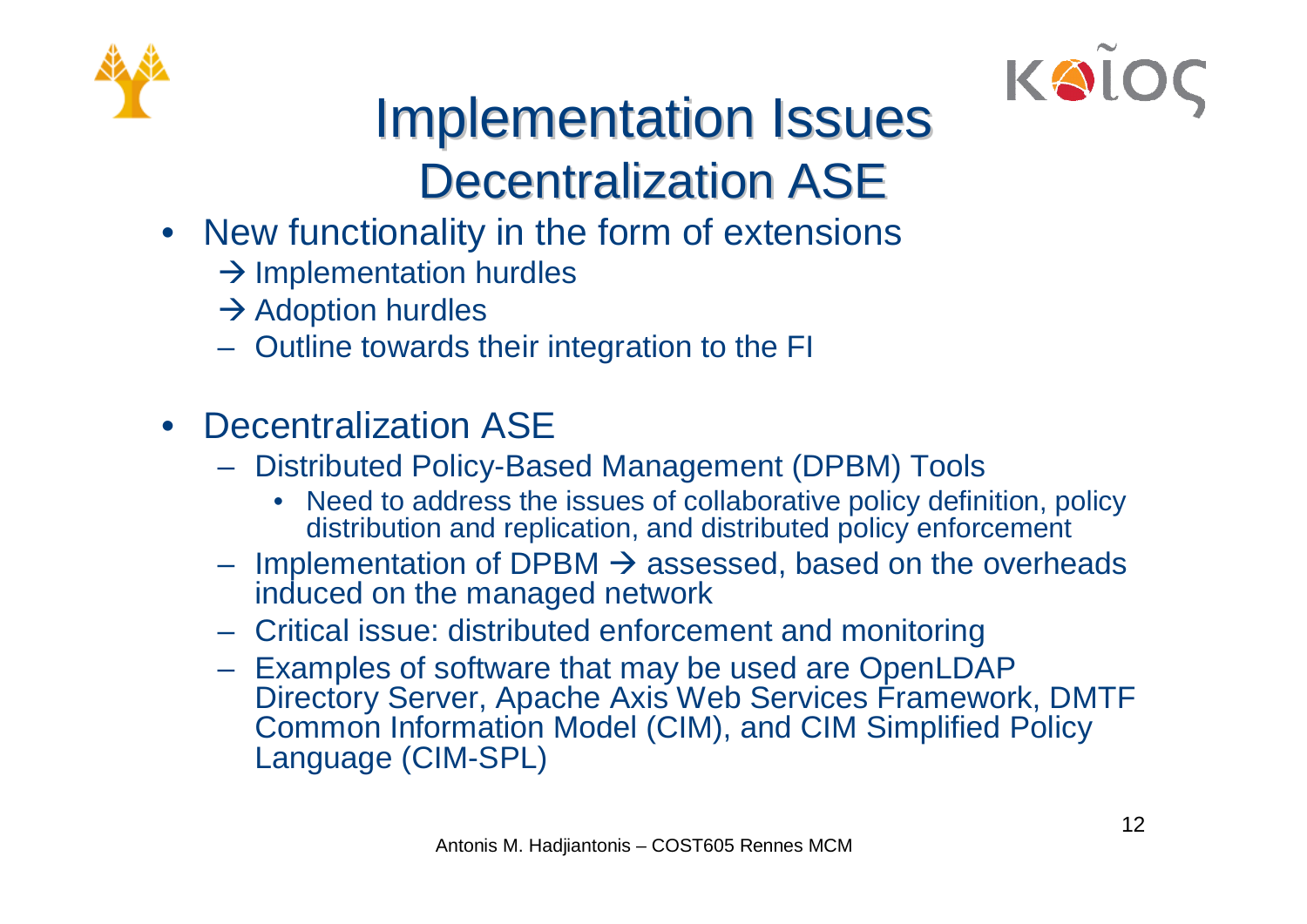



#### Implementation Issues Mobility and Ad Hoc Comm. ASEs

- Mobility ASE
	- **IPv6** is expected to gradually replace **IPv4** at the Internet's core, but the complete phasing out of IPv4 cannot be estimated yet
		- need for **coexistence** and interworking of hosts with either protocol, as well as dual stack hosts, emphasising the implications on wireless connectivity and user mobility
		- Fast and efficient **handoff** mechanisms will need to be investigated to enable seamless connectivity for users
		- not only between different **technologies** but also **between devices**
- Ad Hoc Communications ASE
	- **User-to-user** wireless interactions are expected to increase in the Future Internet, either for leisure, socialising or work.
	- Increasing complexity and **heterogeneity** of networks and devices, coupled with security concerns, can hamper the wider adoption of ad hoc networking.
	- Implement simplified **user-oriented wireless networking**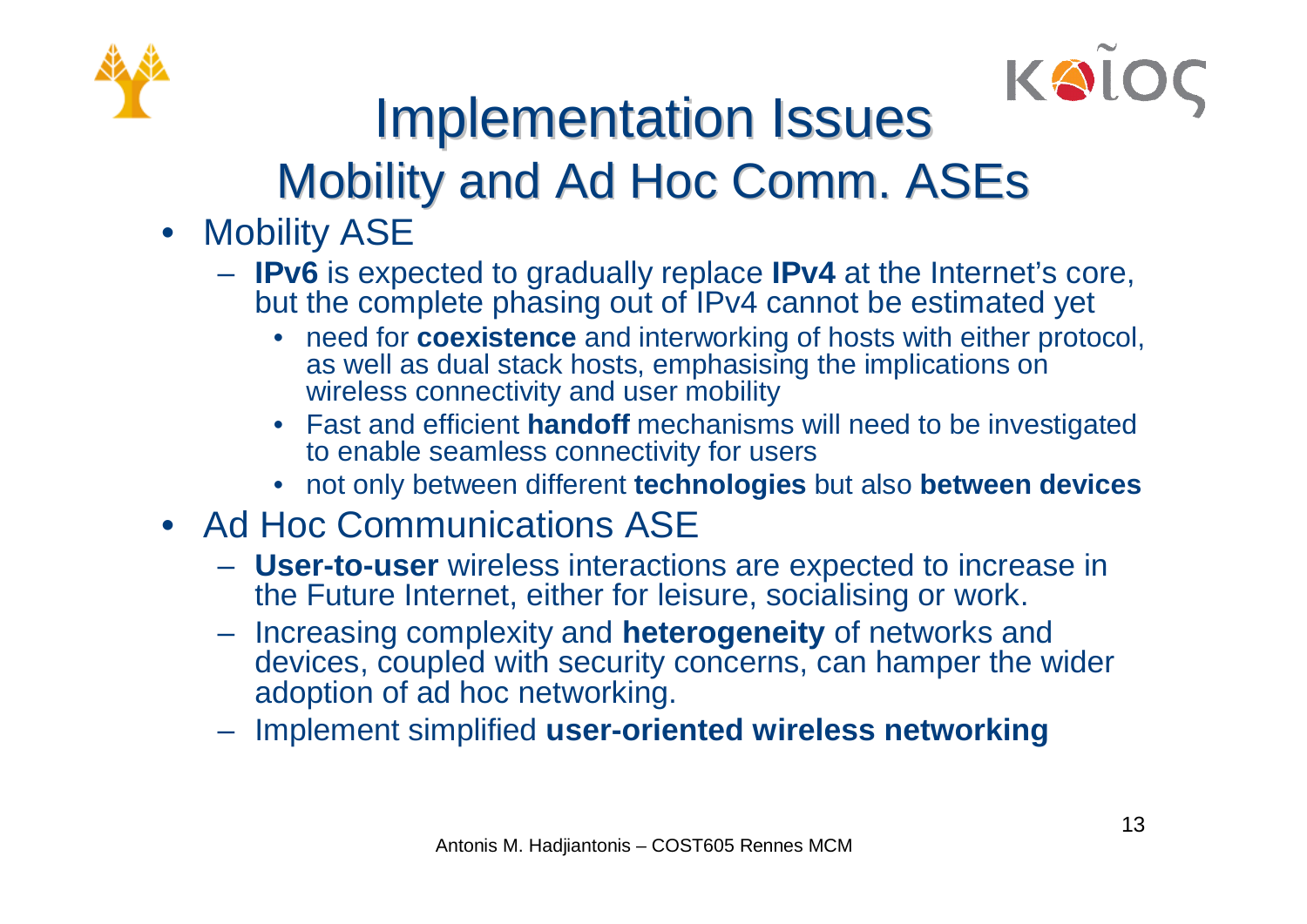



#### Implementation Issues Cooperating self-\* Entities

- Mobility ASE & Ad Hoc Communications ASE will cooperate with Decentralisation ASE and Internet core
	- To acquire the appropriate policies that will guide their autonomic behavior
- Policies will be defined to enable self-\* properties
	- i.e. self –configuration –optimisation –protection –healing
	- E.g.: updated policies by AHC.ASE can assist the self-protection of users from malicious ad hoc connections in their vicinity
	- E.g. Self-configuration: provision of policies to the MOB.ASE, to transparently assign IP addresses to wireless hosts (conflicts)
- The combination of self-\* capabilities will gradually lead towards fully **self-managing wireless networks**
	- **Autonomic vision** for wireless networking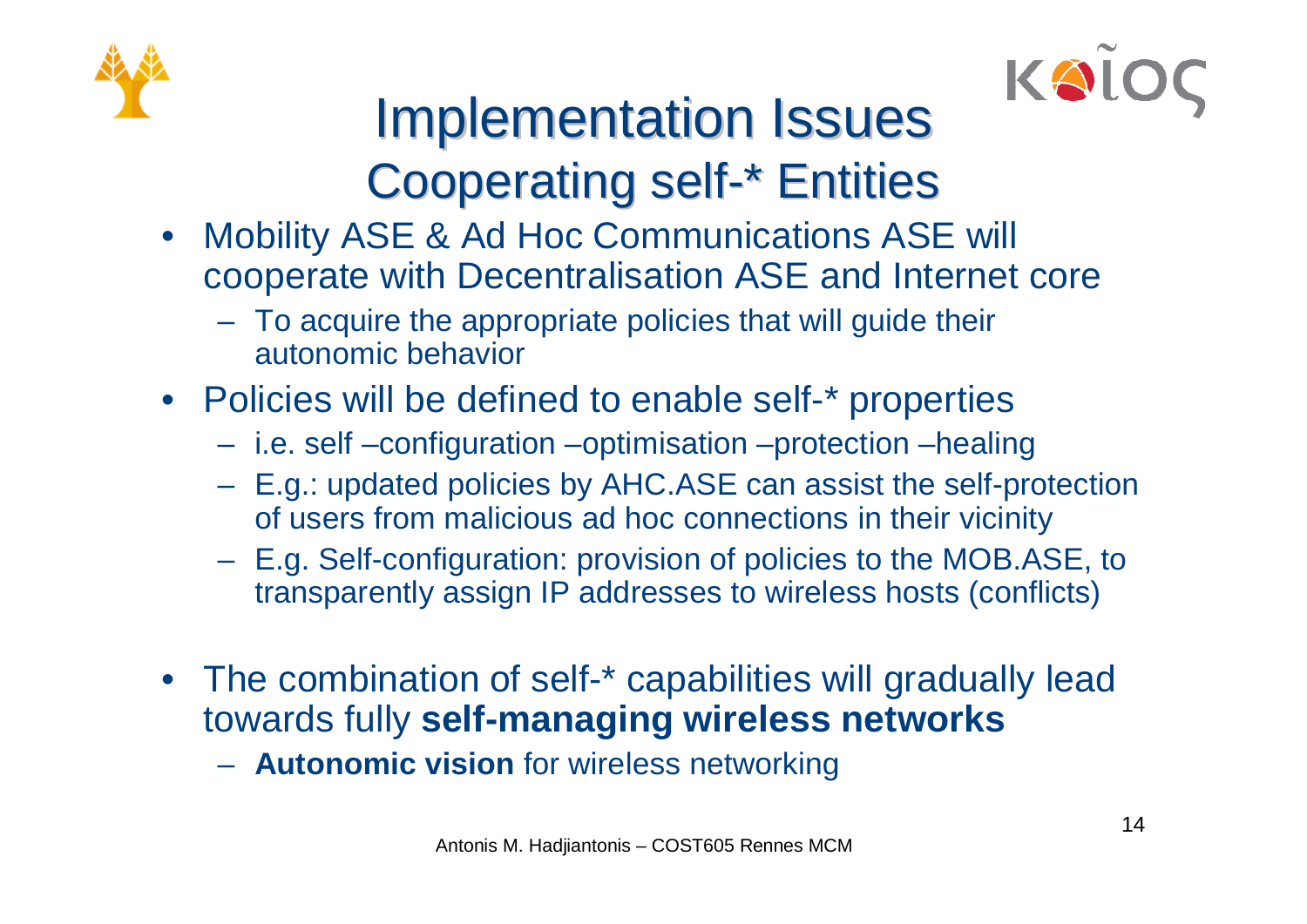



#### **Conclusion**

- We have attempted to identify important issues for the integration of autonomic wireless networking to the FI
- Revisiting the identified Future Internet requirements
	- **Scalability**: should be addressed by employing a well-designed and lightweight distributed PBM infrastructure
	- **Complexity and heterogeneity**: anticipated by high-level policies, employing technology agnostic middleware to bridge the gap between management goals & low-level algorithms
	- $-$  **Flexibility**: with the adoption of a policy-based architecture  $\rightarrow$ providing non-expert managers a high-level business policybased interface with descriptive parameters
	- **User-centricity**: should be maintained by offering unrestricted communication options for users to autonomously deploy their own autonomic wireless networks.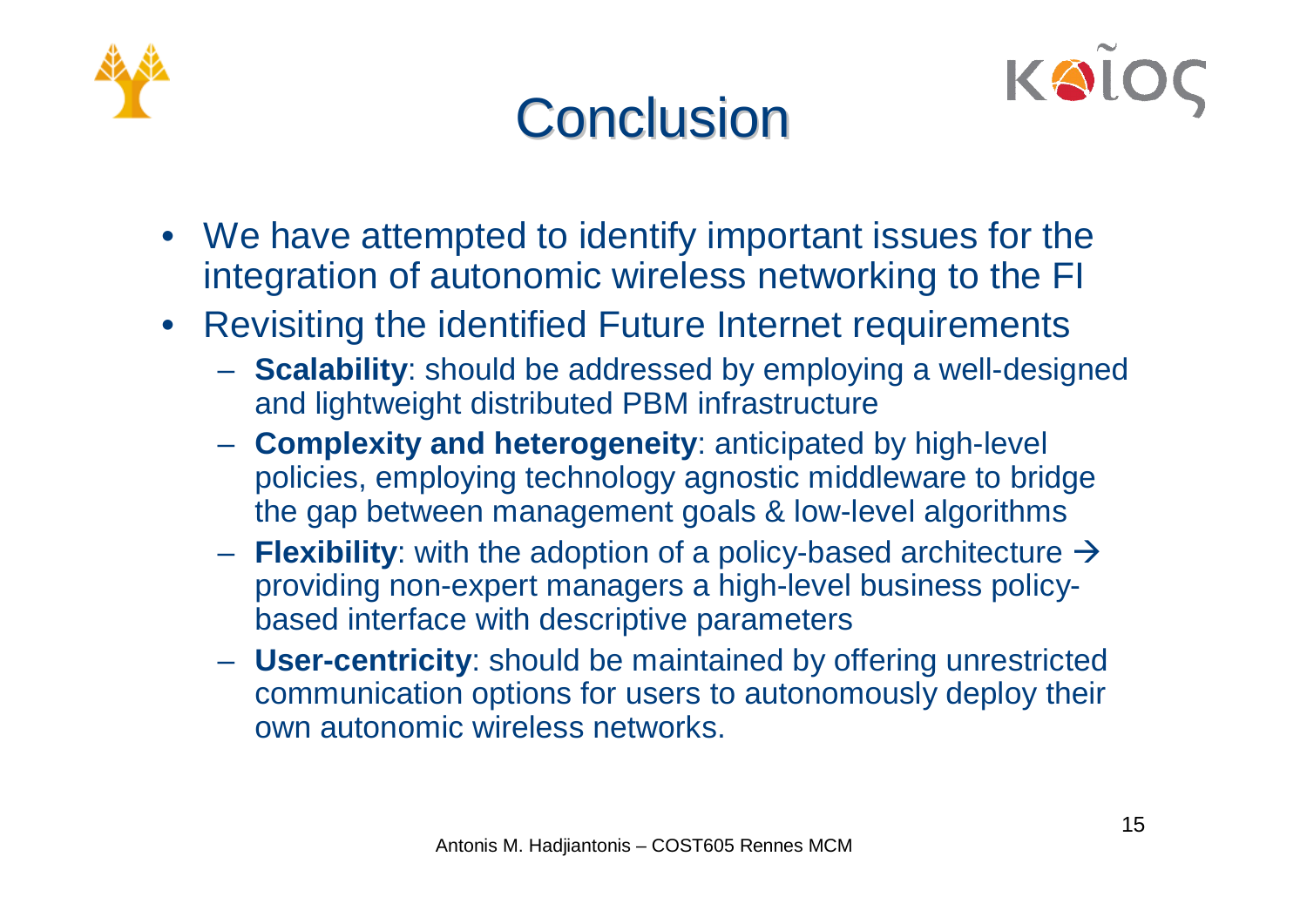



#### **Conclusion** Summary and Outlook

- Approach: based on three autonomic support entities (ASE) that cooperate based on policies
	- entities will address the lack of management decentralization, seamless mobility, and spontaneous communications from today's Internet
- We envision the expected impact from the successful integration of the proposed architectural extensions
	- The implementation and adoption of the proposed concepts are expected to enhance the FI with the self-managing deployment for wireless networks and future paradigms for mobile networking
	- Research efforts can offer opportunities for novel services, such as location-based wireless social networking or wireless P2P.
	- Continued proliferation of personal wireless technologies and networking, encompassing the scalable growth of a Wireless Future Internet.